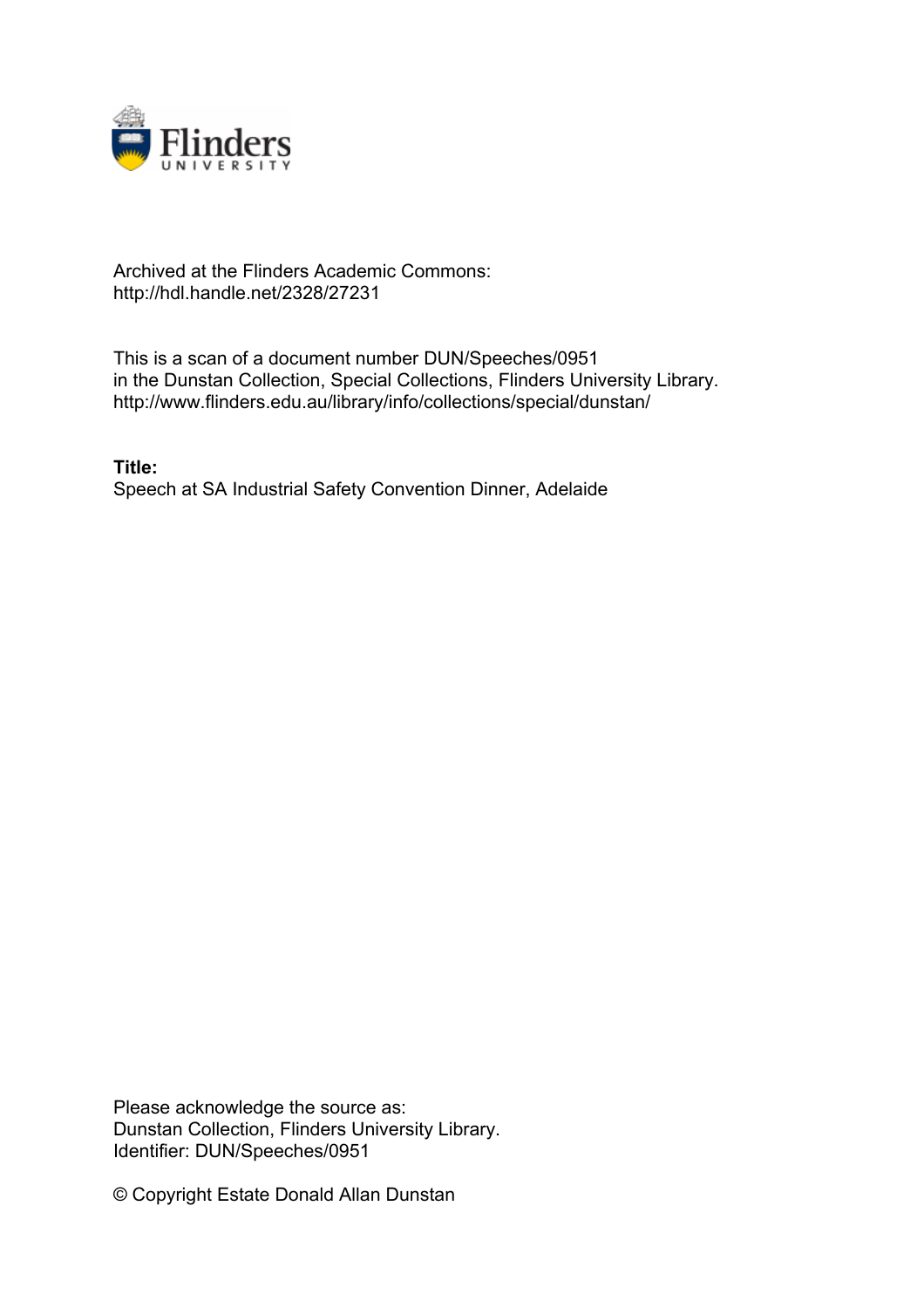SPEECH BY THE PREMIER, MR. DUNSTAN, AT S.A. INDUSTRIAL SAFETY CONVENTION DINNER, ADELAIDE. 8.8.72

931

 $\overline{2}$ .

MY PARLIAMENTARY. COLLEAGUES, MR. MCKEE AND MR. WELLS, *BIRO '*  MR. BUD, DISTINGUISHED GUESTS, LADIES AND GENTLEMEN.

MAY I FIRST OF ALL REPEAT DAVE McKEE'S WELCOME TO OUR VISITORS. I KNOW HOW BUSY MANY OF YOU ARE AND IT'S EVIDENCE OF THE CONCERN WE SHARE IN PROMOTING INDUSTRIAL SAFETY IN THE WIDEST POSSIBLE SENSE THAT YOU'VE MADE THE TIME TODAY TO ATTEND THIS CONVENTION.

CERTAINLY FROM WHAT I'VE HEARD THIS EVENING IT HASN'T BEEN TIME WASTED. I'M SURE THAT ALL PARTICIPANTS WILL RETURN TO THEIR JOBS - EITHER ON THE EMPLOYER OR EMPLOYEE SIDE - WITH NEW IDEAS AND RENEWED ENTHUSIASM TO PROMOTE SAFETY AT WORK.

SIR, IT'S A PRIME TENET OF MY GOVERNMENT THAT SOUTH AUSTRALIA CAN LEAD THIS NATION IN IMPROVING WORKING CONDITIONS FOR EMPLOYEES.

 $\checkmark$ 

IT'S MY BELIEF TOO THAT OUR INDUSTRIAL RECORD IN THE NEARLY TWO AND A HALF YEARS THAT WE HAVE BEEN IN OFFICE THIS TIME SHOWS THAT WE ARE WELL ON THE WAY TO DOING SO.

MEASURES SUCH AS THE REVISED WORKMAN'S COMPENSATION ACT AND THE RECOMMENDATIONS OF THE SELECT COMMITTEE ON INDUSTRIAL SAFETY - SOON TO TAKE LEGISLATIVE FORM - AS WELL AS IMPROVED CONDITIONS IN OTHER AREAS ARE PROOF OF THIS.

WE WANT TO DO ALL WE CAN TO ENSURE THAT SAFE WORKING IS A WATCHWORD IN ALL OUR PLACES OF EMPLOYMENT AND TO PROVIDE THAT, IF MEN OR WONEN ARE INJURED, THEY DON'T SUFFER FINANCIALLY AND CAN - IF NECESSARY - BE PROPERLY REHABILITATED.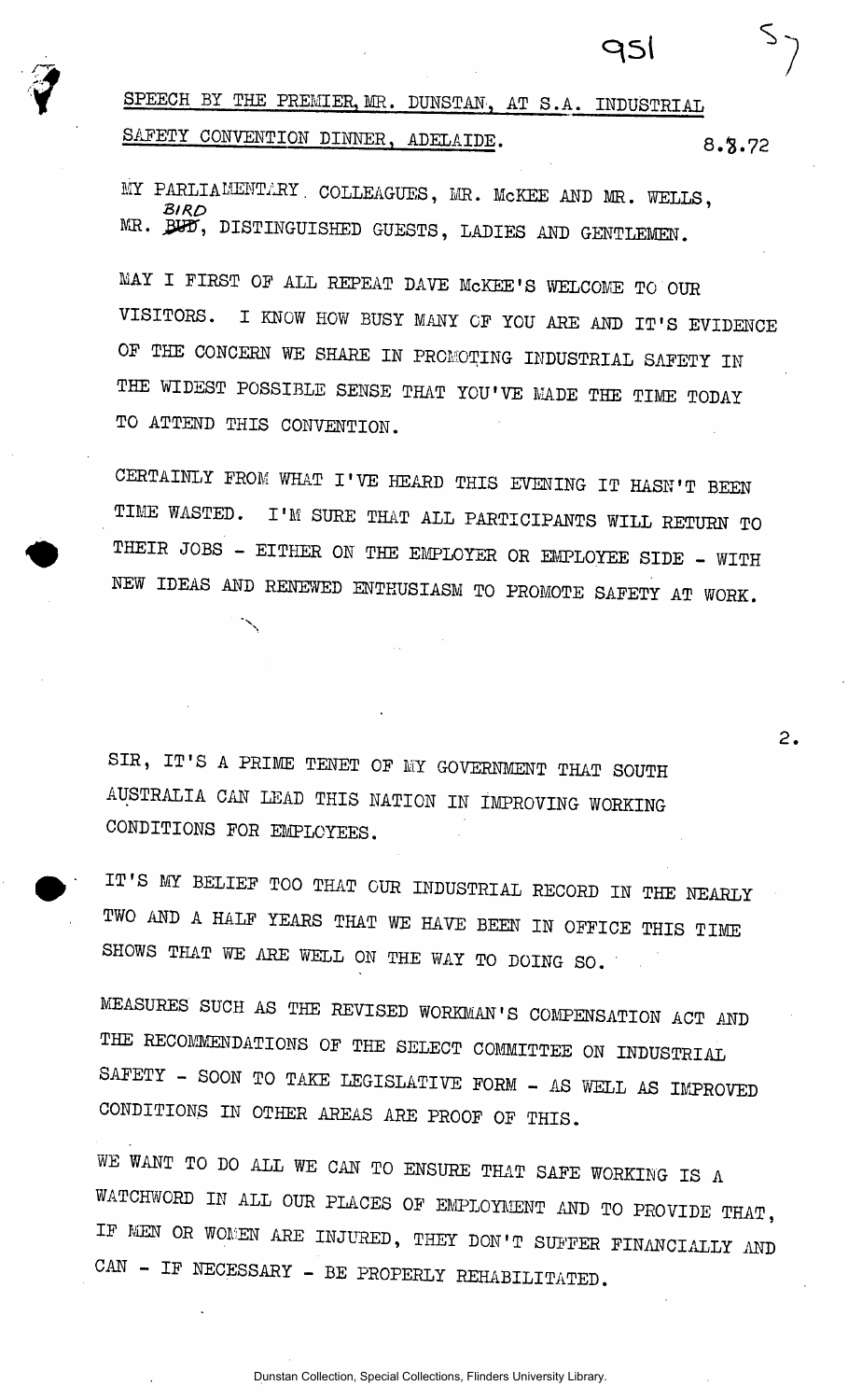ADVANCES IK TECHNOLOGY MEAN IMPROVED LIVING STANDARDS AND GREATER PRODUCTIVITY. BUT WE'D ALL - GOVERNMENT, EMPLOYERS AND UNIONS - BE NEGLECTING OUR RESPONSIBILITIES IF WE FAILED TO ENSURE, TOO, THAT TECHNOLOGICAL ADVANCE IS ALSO RELATED TO GREATER SAFETY AT WORK.

ACCIDENT PREVENTION IS AN AREA IN WHICH THERE SHOULD NEVER BE ANY CONFLICT BETWEEN MANAGEMENT AND UNIONS. AND THE PRESENCE HERE TONIGHT OF SO MANY REPRESENTATIVES FROM BOTH SIDES OF THE INDUSTRIAL FENCE IS PROOF THAT THIS IS IN FACT A COMMON CONCERN.

THIS IS A MATTER OF QUITE FUNDAMENTAL IMPORTANCE TO US ALL, BOTH IN ITS HUMAN DIMENSION AND IN THE EFFECT IT HAS ON PRODUCTIVITY.

ONE SET OF FIGURES ALONE TELL THE STORY.

ŷ

MUCH HAS BEEN SAID IN RECENT DAYS ABOUT INDUSTRIAL RELATIONS (IN FACT I AND OTHER PEOPLE IN THIS ROOM HAVE DONE QUITE A BIT OF THE SAYING!) AND OBVIOUSLY THE TIME HAS COME TO TAKE A VERY HARD LOOK, NATIONALLY, AT OUR PRESENT CONCILIATION AND ARBITRATION SYSTEM.

BUT IT'S REVEALING THAT IN THE LAST FINANCIAL YEAR FOR WHICH WE HAVE COMPARABLE FIGURES - THE YEAR TO JUNE 30, 1971 - SOUTH AUSTRALIA LOST 71,500 MAN DAYS BECAUSE OF INDUSTRIAL DISPUTES.

IN THE SAME YEAR, SERIOUS INDUSTRIAL ACCIDENTS WHICH RESULTED IN ABSENCE FROM WORK FOR A WEEK OR MORE PRODUCED A LOSS OF 181,000 MAN DAYS.

AS.I SAID EARLIER, I THINK THAT AS A GOVERNMENT, OUR INDUSTRIAL RECORD IS A PROUD ONE.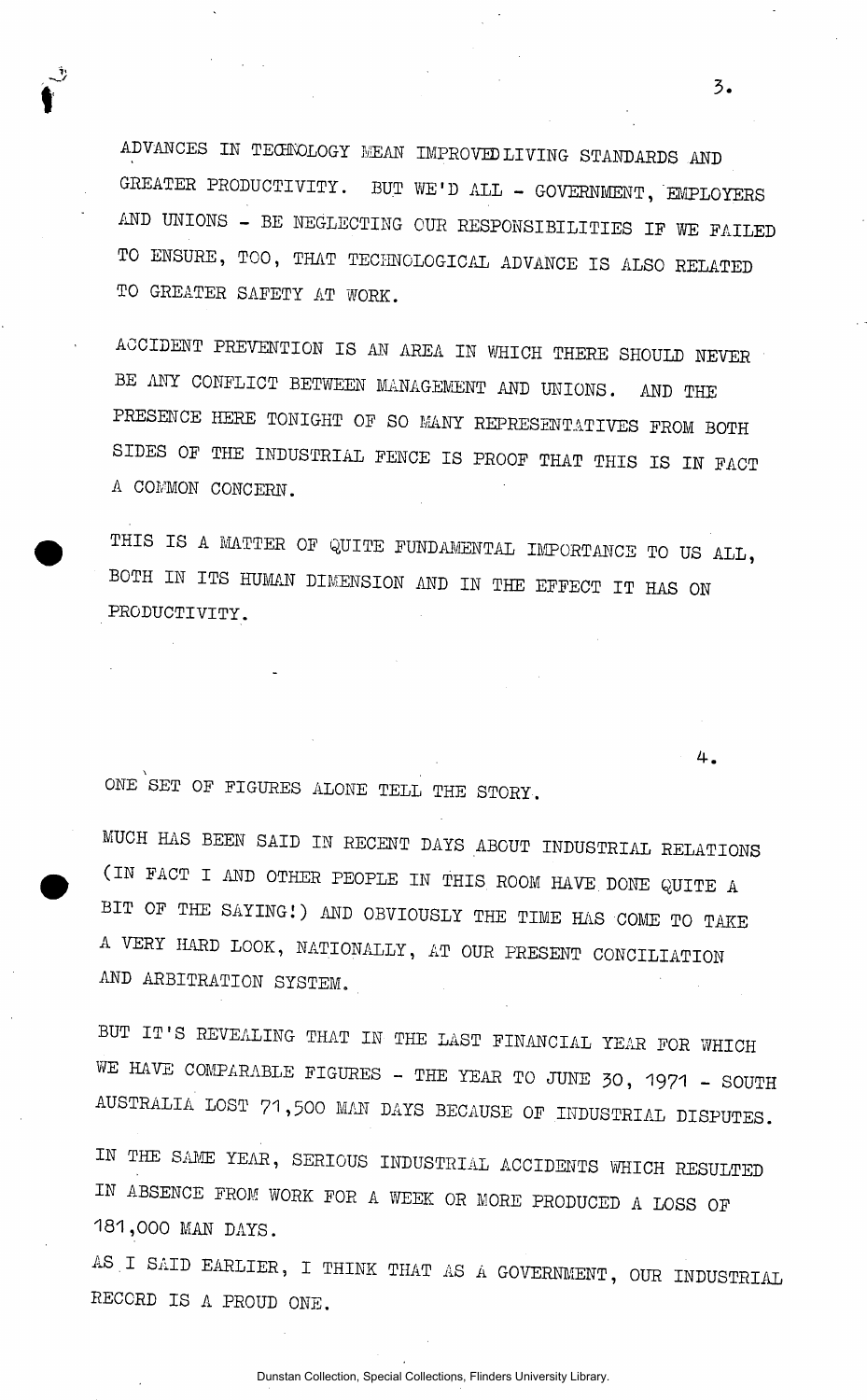BUT WE ARE ANXIOUS TO DO MORE. ONE OF THE THINGS WE CAN DO -AS THE LARGEST EMPLOYER - IS TO SET AN EXAMPLE TO OTHERS.

, 3

IT'S FOR THIS REASON, AS WELL AS THE INTRINSIC MERIT OF THE SCHEME, THAT STATE CABINET RECENTLY APPROVED THE FORM-ATION OF AN INTER-DEPARTMENTAL COMMITTEE ON OCCUPATIONAL SAFETY AND HEALTH FOR GOVERNMENT DEPARTMENTS AND INSTRUMENTAL-ITIES .

MEMBERS WILL BE THE PERMANENT HEADS OF THE MAIN DEPARTMENTS AND TOP MANAGEMENT OF THE INSTRUMENTALITIES UNDER THE CHAIRMANSHIP OF A MEMBER OF THE PUBLIC SERVICE BOARD.

THE GROUP'S JOB WILL BE TO PROMOTE AND CO-ORDINATE CONTINUOUS ACCIDENT PREVENTION AMONG EMPLOYEES OF THE STATE.

IT WILL PREPARE A DRIVE TO CORRECT UNSAFE WORKING CONDITIONS AND PLAN A SAFETY EDUCATION CAMPAIGN FOR EMPLOYEES.

OTHER TASKS FOR THE COMMITTEE WILL BE TO CONSIDER PROPOSALS FOR A STANDARD DEPARTMENTAL SYSTEM OF RECORDING OCCUPATIONAL INJURIES AND DISEASES AND TO FOSTER THE EXCHANGE OF INFOR-MATION WITHIN THE GOVERNMENT IN THE FIELD OF JOB HEALTH AND SAFETY.

ANY FINDINGS BY THE COMMITTEE WHICH HAVE APPLICATION BEYOND THE GOVERNMENTAL AND SEMI-GOVERNMENTAL FIELDS WILL, OF COURSE, BE AVAILABLE TO MANAGEMENT AND WORKER ORGANISATIONS.

SIR, THERE IS A GROWING CONSCIOUSNESS IN AUSTRALIA THAT WE NEED TO DO MORE TO IMPROVE JOB SAFETY.

THE PRESENCE AT TODAY'S CONVENTION OF SO MANY MANAGEMENT REPRESENTATIVES IS EVIDENCE OF THIS HEIGHTENED AWARENESS. BUT WE ARE STILL A LONG WAY FROM THE IDEAL.

Dunstan Collection, Special Collections, Flinders University Library.

 $5.$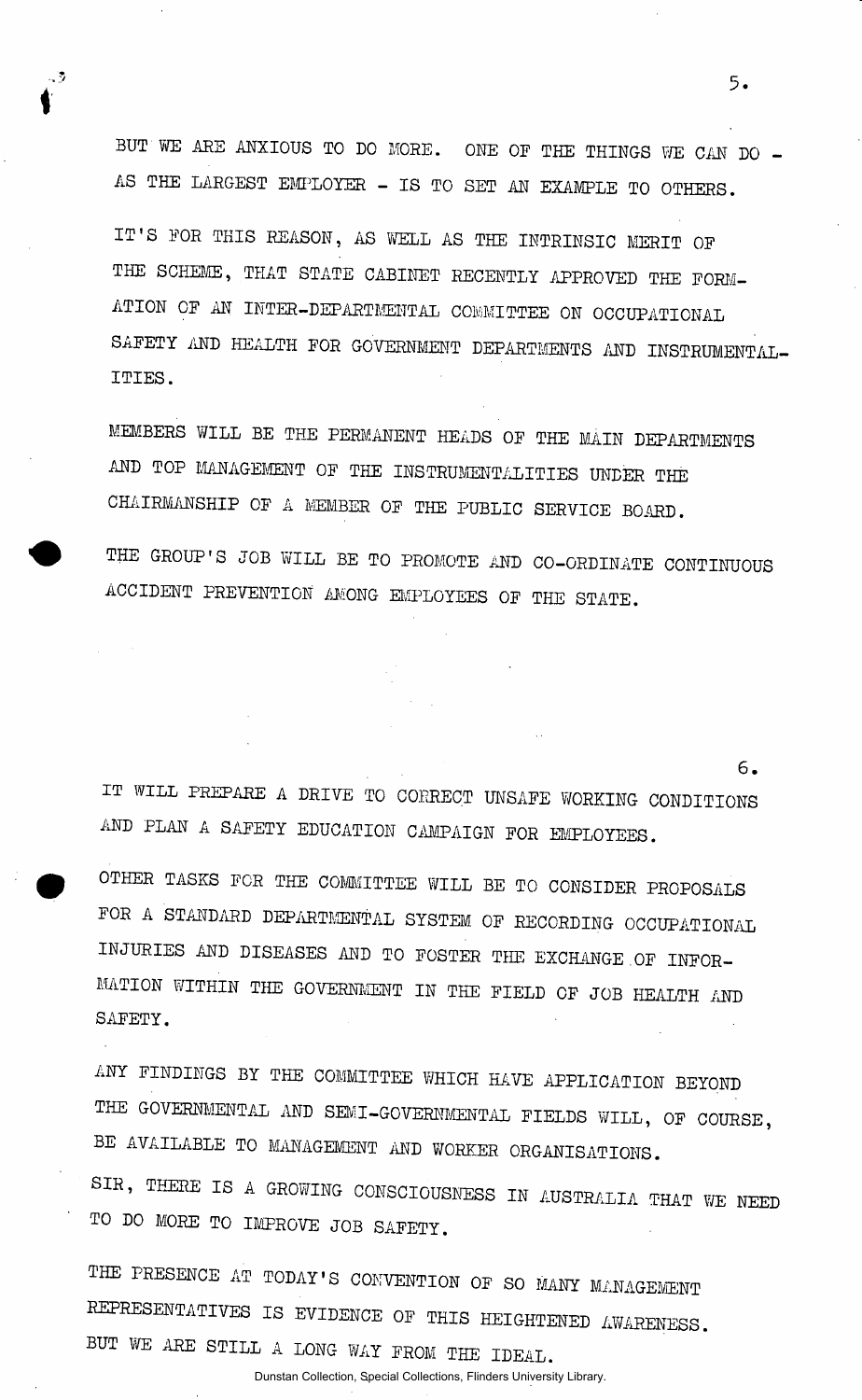## WE CAN AND MUST DO MORE.

THERE IS A NEED FOR MORE CONSULTATION BETWEEN MANAGEMENT AND WORKERS ON ACCIDENT PREVENTION AT PLANT, INDUSTRY AND STATE LEVEL.

PROPER TRAINING OF WORKERS IS ANOTHER AREA IN WHICH WE'RE NOT DOING ENOUGH.

THIS APPLIES TO JOB INDUCTION TRAINING FOR NEW EMPLOYEES AND IT APPLIES, TOO, TO THE TRAINING OF MANAGERS AND SUPERVISORS. ACCIDENT PREVENTION IN THE PAST HAS NOT BEEN GIVEN THE PRIORITY IT DEMANDS.

AS I SAID, THIS IS NOW CHANGING. CONVENTIONS SUCH AS TODAY'S WILL DO MUCH TO ENSURE THAT THE CHANGE COMES AT AN ACCELERATING PACE.

THANK YOU.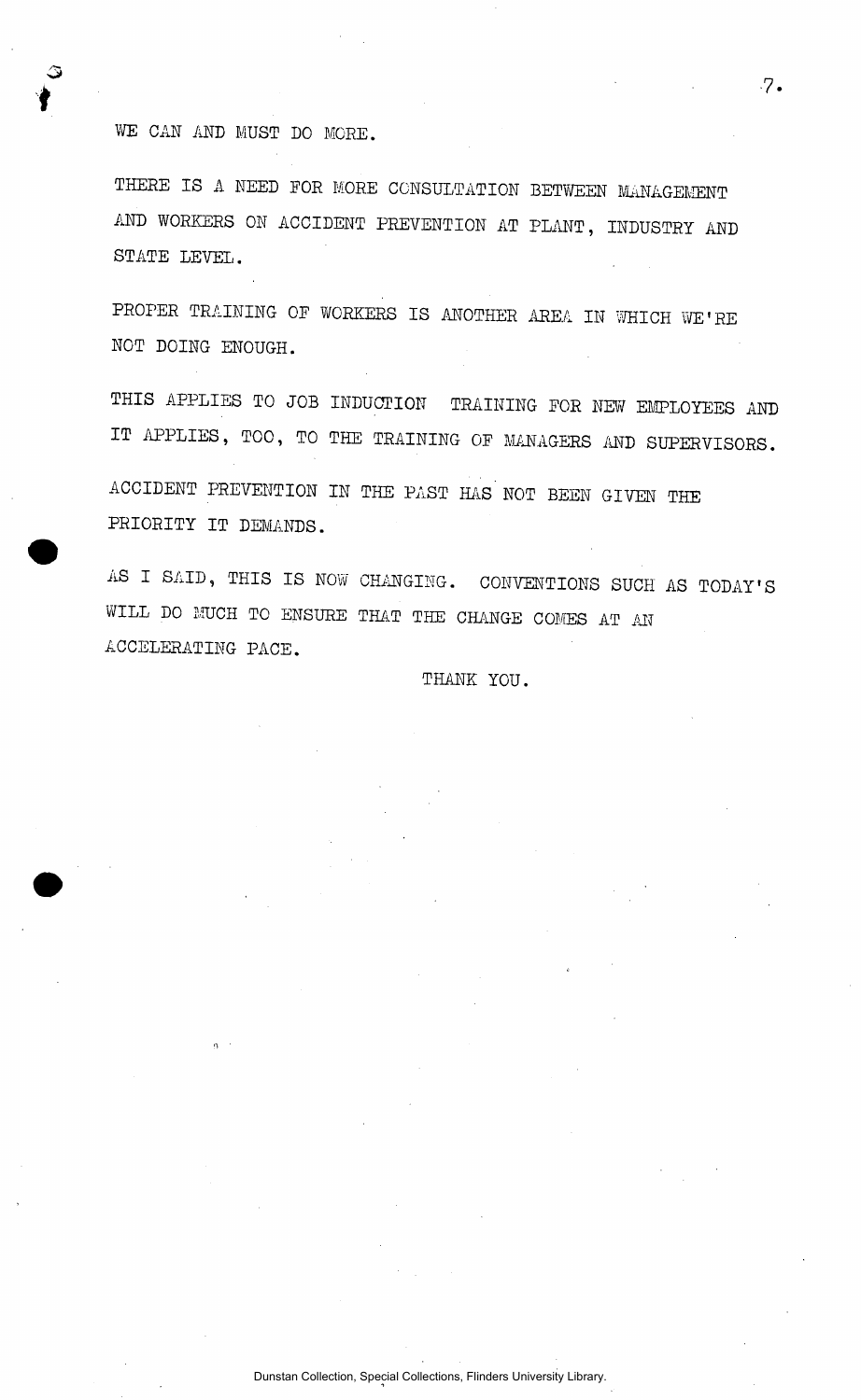SPEECH BY THE PREMIER, MR. DUNSTAN, AT S.A. INDUSTRIAL SAFETY CONVENTION DINNER, ADELAIDE. 8.8.72

MY PARLIAMENTARY. COLLEAGUES, MR. MCKEE AND MR. WELLS, MR. B85, DISTINGUISHED GUESTS, LADIES AND GENTLEMEN.

MAY I FIRST OF ALL REPEAT DAVE McKEE'S WELCOME TO OUR VISITORS. I KNOW HOW BUSY MANY OF YOU ARE AND IT'S EVIDENCE OF THE CONCERN WE SHARE IN PROMOTING INDUSTRIAL SAFETY IN THE WIDEST POSSIBLE SENSE THAT YOU'VE MADE THE TIME TODAY TO ATTEND THIS CONVENTION.

CERTAINLY FROM WHAT I'VE HEARD THIS EVENING IT HASN'T BEEN TIME WASTED. I'M SURE THAT ALL PARTICIPANTS WILL RETURN TO THEIR JOBS - EITHER ON THE EMPLOYER OR EMPLOYEE SIDE - WITH NEW IDEAS AND RENEWED ENTHUSIASM TO PROMOTE SAFETY AT WORK.

SIR, IT'S A PRIME TENET OF MY GOVERNMENT THAT SOUTH AUSTRALIA CAN LEAD THIS NATION IN IMPROVING WORKING CONDITIONS FOR EMPLOYEES.

v

IT'S MY BELIEF TOO THAT OUR INDUSTRIAL RECORD IN THE NEARLY TWO AND A HALF YEARS THAT WE HAVE BEEN IN OFFICE THIS TIME SHOWS THAT WE ARE WELL ON THE WAY TO DOING SO.

MEASURES SUCH AS THE REVISED WORKMAN'S COMPENSATION ACT AND THE RECOMMENDATIONS OF THE SELECT COMMITTEE ON INDUSTRIAL SAFETY - SOON TO TAKE LEGISLATIVE FORM - AS WELL AS IMPROVED CONDITIONS IN OTHER AREAS ARE PROOF OF THIS.

WE WANT TO DO ALL WE CAN TO ENSURE THAT SAFE WORKING IS A WATCHWORD IN ALL OUR PLACES OF EMPLOYMENT AND TO PROVIDE THAT, IF MEN OR WOMEN ARE INJURED, THEY DON'T SUFFER FINANCIALLY AND CAN - IF NECESSARY - BE PROPERLY REHABILITATED.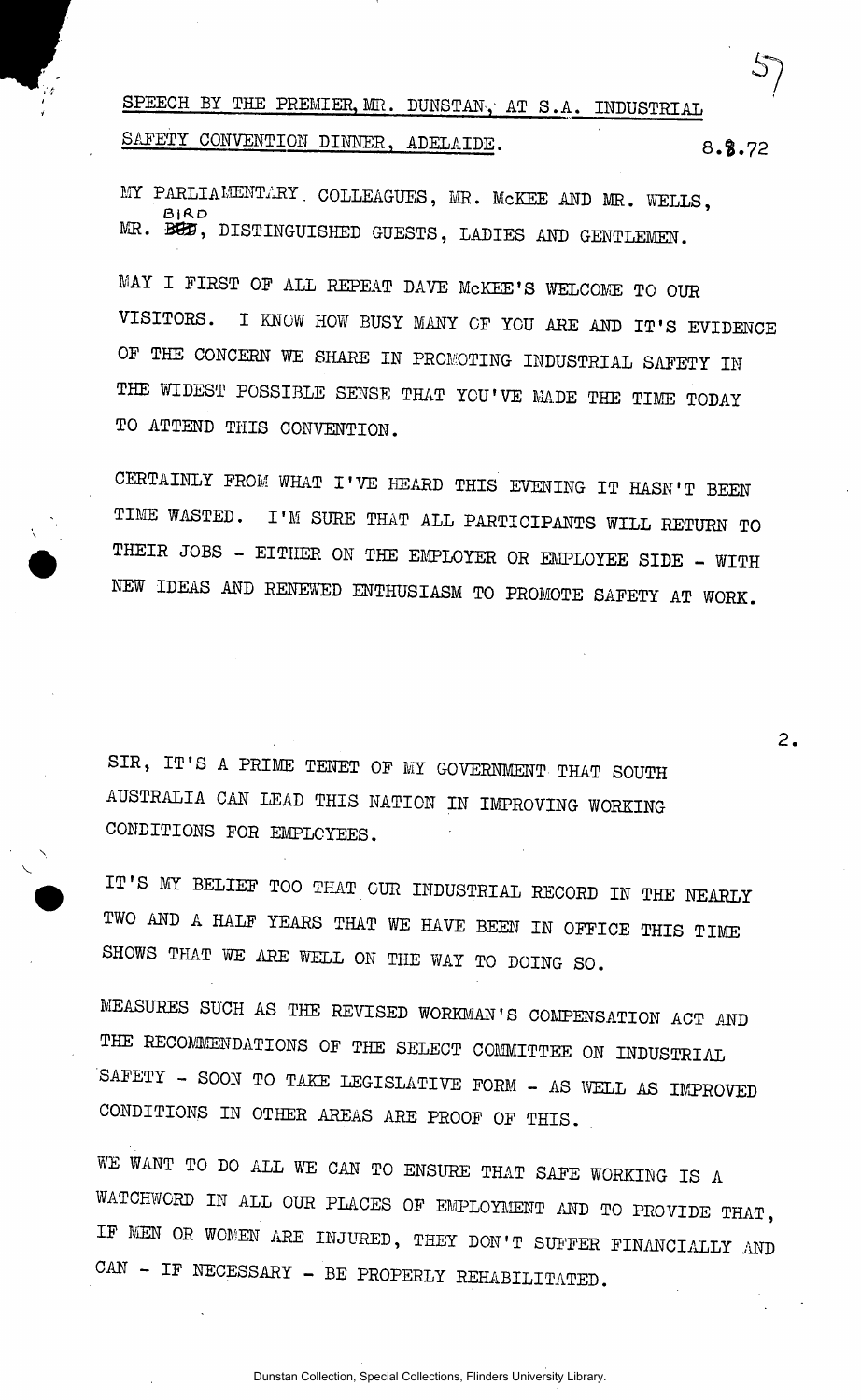ADVANCES IN TECHNOLOGY MEAN IMPROVED LIVING STANDARDS AND GREATER PRODUCTIVITY. BUT WE'D ALL - GOVERNMENT, EMPLOYERS AND UNIONS - BE NEGLECTING OUR RESPONSIBILITIES IF WE FAILED TO ENSURE, TOO, THAT TECHNOLOGICAL ADVANCE IS ALSO RELATED TO GREATER SAFETY AT WORK.

ACCIDENT PREVENTION IS AN AREA IN WHICH THERE SHOULD NEVER ' BE ANY CONFLICT BETWEEN MANAGEMENT AND UNIONS. AND THE PRESENCE HERE TONIGHT OF SO MANY REPRESENTATIVES FROM BOTH SIDES OF THE INDUSTRIAL FENCE IS PROOF THAT THIS IS IN FACT A COMMON CONCERN.

THIS IS A MATTER OF QUITE FUNDAMENTAL IMPORTANCE TO US ALL, BOTH IN ITS HUMAN DIMENSION AND IN THE EFFECT IT HAS ON PRODUCTIVITY.

ONE SET OF FIGURES ALONE TELL THE STORY.

MUCH HAS BEEN SAID IN RECENT DAYS ABOUT INDUSTRIAL RELATIONS (IN FACT I AND OTHER PEOPLE IN THIS ROOM HAVE DONE QUITE A BIT OF THE SAYINGI) AND OBVIOUSLY THE TIME HAS COME TO TAKE A VERY HARD LOOK, NATIONALLY, AT OUR PRESENT CONCILIATION AND ARBITRATION SYSTEM.

BUT IT'S REVEALING THAT IN THE LAST FINANCIAL YEAR FOR WHICH WE HAVE COMPARABLE FIGURES - THE YEAR TO JUNE 30, 1971 - SOUTH AUSTRALIA LOST 71,500 MAN DAYS BECAUSE OF INDUSTRIAL DISPUTES.

IN THE SAME YEAR, SERIOUS INDUSTRIAL ACCIDENTS WHICH RESULTED IN ABSENCE FROM WORK FOR A WEEK OR MORE PRODUCED A LOSS OF 181,000 MAN DAYS.

AS I SAID EARLIER, I THINK THAT AS A GOVERNMENT, OUR INDUSTRIAL RECORD IS A PROUD ONE.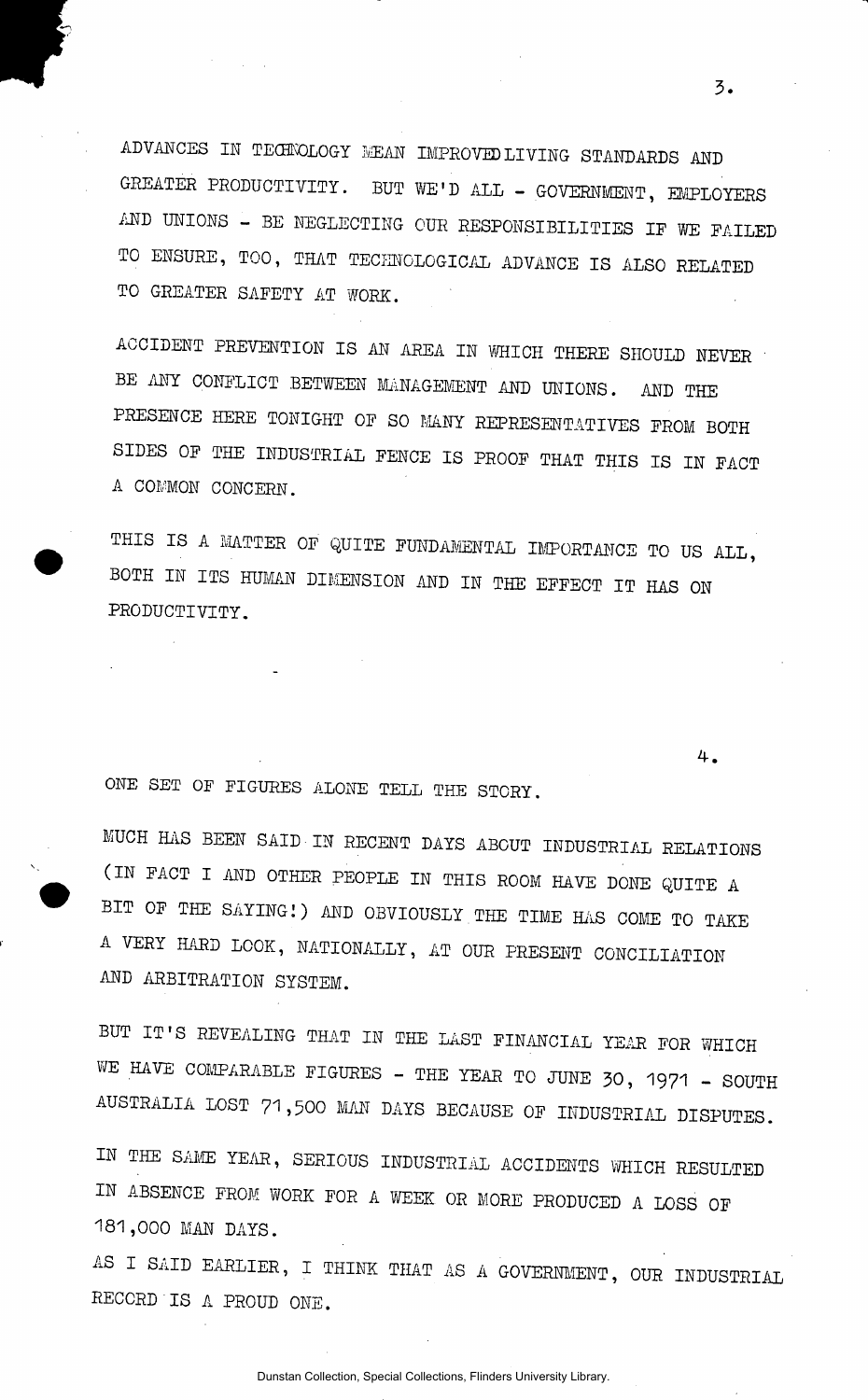BUT WE ARE ANXIOUS TO DO MORE. ONE OF THE THINGS WE CAN DO  $-$ AS THE LARGEST EMPLOYER - IS TO SET AN EXAMPLE TO OTHERS.

IT'S FOR THIS REASON, AS WELL AS THE INTRINSIC MERIT OF THE SCHEME, THAT STATE CABINET RECENTLY APPROVED THE FORM-ATION OF AN INTER-DEPARTMENTAL COMMITTEE ON OCCUPATIONAL SAFETY AND HEALTH FOR GOVERNMENT DEPARTMENTS AND INSTRUMENTAL-ITIES .

MEMBERS WILL BE THE PERMANENT HEADS OF THE MAIN DEPARTMENTS AND TOP MANAGEMENT OF THE INSTRUMENTALITIES UNDER THE CHAIRMANSHIP OF A MEMBER OF THE PUBLIC SERVICE BOARD.

THE GROUP'S JOB WILL BE TO PROMOTE AND CO-ORDINATE CONTINUOUS ACCIDENT PREVENTION AMONG EMPLOYEES OF THE STATE.

IT WILL PREPARE A DRIVE TO CORRECT UNSAFE WORKING CONDITIONS AND PLAN A SAFETY EDUCATION CAMPAIGN FOR EMPLOYEES.

OTHER TASKS FOR THE COMMITTEE WILL BE TO CONSIDER PROPOSALS FOR A STANDARD DEPARTMENTAL SYSTEM OF RECORDING OCCUPATIONAL INJURIES AND DISEASES AND TO FOSTER THE EXCHANGE OF INFOR-MATION WITHIN THE GOVERNMENT IN THE FIELD OF JOB HEALTH AND SAFETY.

ANY FINDINGS BY THE COMMITTEE WHICH HAVE APPLICATION BEYOND THE GOVERNMENTAL AND SEMI-GOVERNMENTAL FIELDS WILL, OF COURSE, BE AVAILABLE TO MANAGEMENT AND WORKER ORGANISATIONS. SIR, THERE IS A GROWING CONSCIOUSNESS IN AUSTRALIA THAT WE NEED TO DO MORE TO IMPROVE JOB SAFETY.

THE PRESENCE AT TODAY'S CONVENTION OF SO MANY MANAGEMENT REPRESENTATIVES IS EVIDENCE OF THIS HEIGHTENED AWARENESS. BUT WE ARE STILL A LONG WAY FROM THE IDEAL.

Dunstan Collection, Special Collections, Flinders University Library.

3